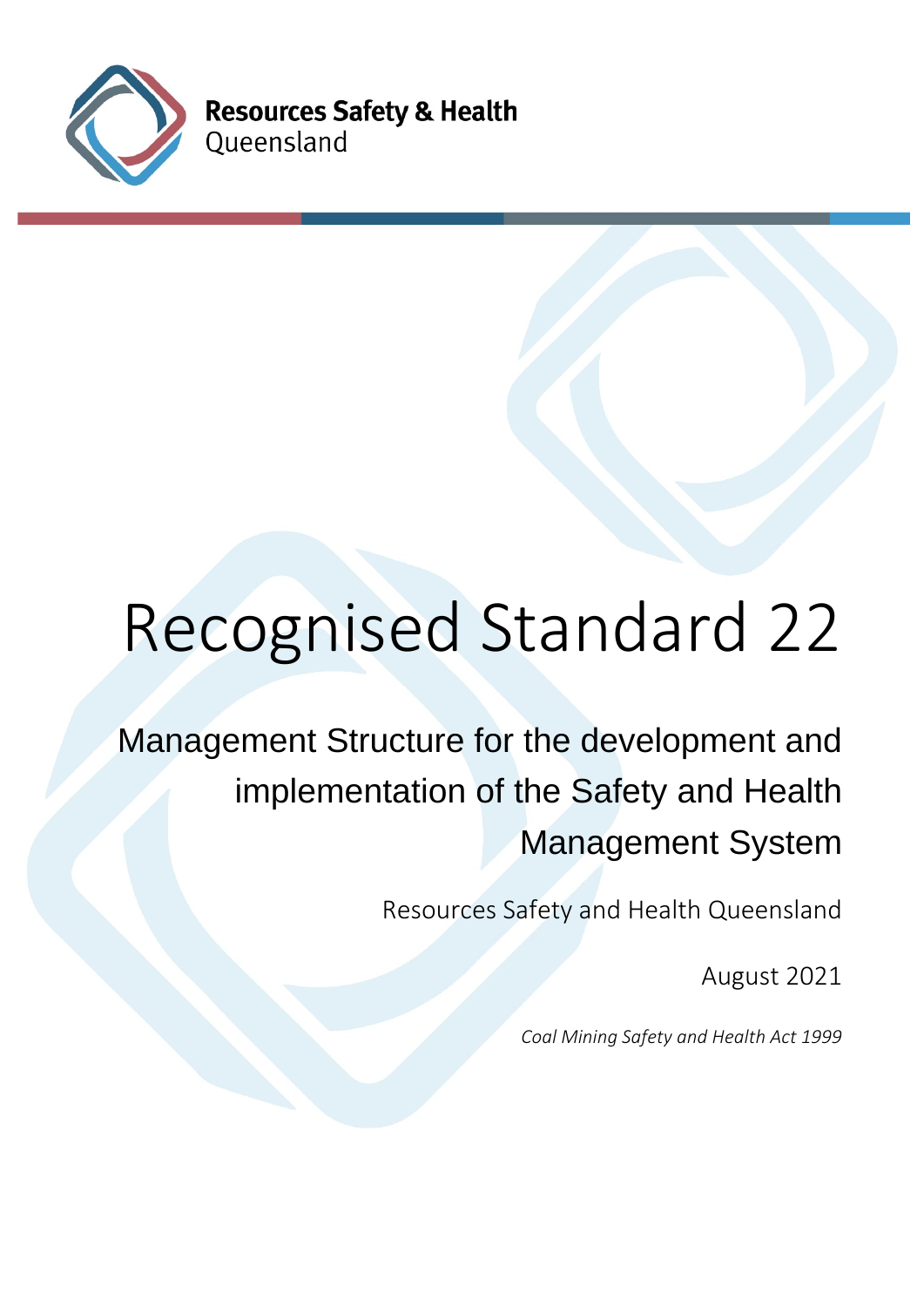Recognised Standards may be updated from time to time. To ensure you have the latest version, check the website: [www.business.qld.gov.au/industry/mining/safety-health/mining-safety-health/legislation-standards-guidelines](http://www.business.qld.gov.au/industry/mining/safety-health/mining-safety-health/legislation-standards-guidelines) or contact your local office.

| <b>MMQ North Region - Townsville</b> | MMQ North West Region - Mt Isa | MMQ - South Region - Brisbane |
|--------------------------------------|--------------------------------|-------------------------------|
| PO Box 1572                          | PO Box 334                     | PO Box 15216                  |
| MC Townsville Q 4810                 | Mount Isa Q 4825               | City East Q 4002              |
| P (07) 4447 9248                     | P (07) 4747 2158               | P (07) 3330 4272              |
| tsymines@rshq.qld.gov.au             | isa.mines@rshq.qld.gov.au      | sthmines@rshq.qld.gov.au      |
| Coal South Region - Rockhampton      | Coal North Region - Mackay     |                               |
| PO Box 3679                          | PO Box 1801                    |                               |
| Red Hill Q 4701                      | Mackay Q 4740                  |                               |
| P (07) 4936 0184                     | P (07) 4999 8512               |                               |
| rockymines@rshq.qld.gov.au           | mines.mackay@rshq.qld.gov.au   |                               |

This publication has been compiled by the Resources Safety and Health Queensland.

© State of Queensland, 2021

The Queensland Government supports and encourages the dissemination and exchange of its information. The copyright in this publication is licensed under a Creative Commons Attribution 3.0 Australia (CC BY) licence.



Under this licence you are free, without having to seek our permission, to use this publication in accordance with the licence terms. You must keep intact the copyright notice and attribute the State of Queensland as the source of the publication.

Note: Some content in this publication may have different licence terms as indicated.

For more information on this licence, visit https://creativecommons.org/licenses/by/4.0/.

The information contained herein is subject to change without notice. The Queensland Government shall not be liable for technical or other errors or omissions contained herein. The reader/user accepts all risks and responsibility for losses, damages, costs, and other consequences resulting directly or indirectly from using this information.

#### **Interpreter statement**:



The Queensland Government is committed to providing accessible services to Queenslanders from all culturally and linguistically diverse backgrounds. If you have difficulty in understanding this document, you can contact us within Australia on 13QGOV (13 74 68) and we will arrange an interpreter to effectively communicate the report to you.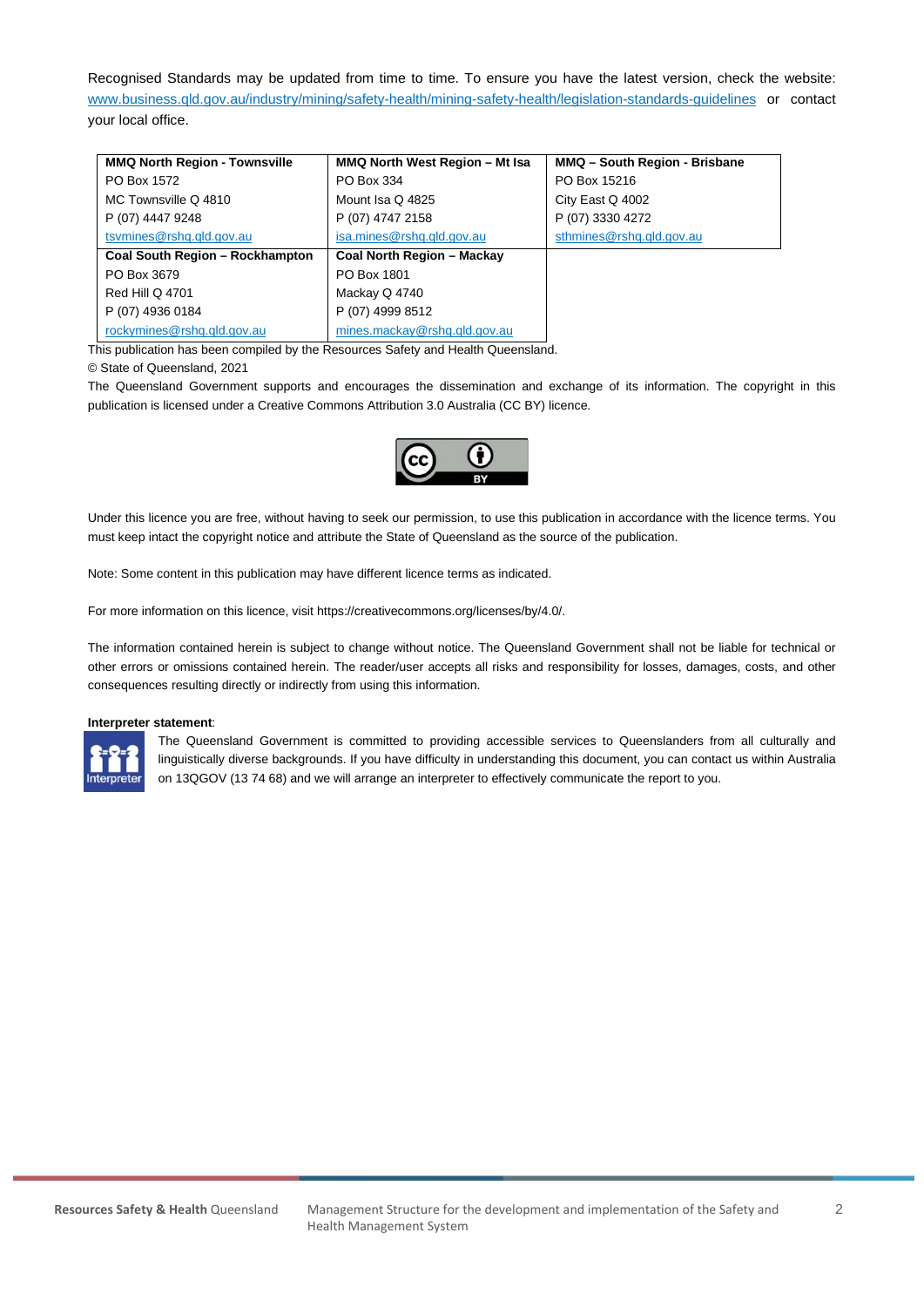## **Recognised standards**

#### **This document is issued in accordance with PART 5—RECOGNISED STANDARDS and Section 37(3) of the** *Coal Mining Safety and Health Act 1999***.**

#### **PART 5 - RECOGNISED STANDARDS**

#### **71 Purpose of recognised standards**

A standard may be made for safety and health (a "recognised standard") stating ways to achieve an acceptable level of risk to persons arising out of coal mining operations.

#### **72 Recognised standards**

- (1) The Minister may make recognised standards.
- (2) The Minister must notify the making of a recognised standard by gazette notice.
- (3) The CEO must publish on a Queensland government website each recognised standard and any document applied, adopted or incorporated by the standard.
- (4) In this section— *Queensland government website* means a website with a URL that contains 'qld.gov.au', other than the website of a local government

#### **73 Use of recognised standards in proceedings**

A recognised standard is admissible in evidence in a proceeding if—

- (a) the proceeding relates to a contravention of a safety and health obligation imposed on a person under part 3; and
- (b) it is claimed that the person contravened the obligation by failing to achieve an acceptable level of risk; and
- (c) the recognised standard is about achieving an acceptable level of risk.

#### **PART 3 - SAFETY AND HEALTH OBLIGATIONS**

#### **37 How obligation can be discharged if regulation or recognised standard made**

- (3) …. if a recognised standard states a way or ways of achieving an acceptable level of risk, a person discharges the person's safety and health obligation in relation to the risk only by—
	- (a) adopting and following a stated way; or
	- (b) adopting and following another way that achieves a level of risk that is equal to or better than the acceptable level.

Where a part of a recognised standard or other normative document referred to therein conflicts with the *Coal Mining Safety and Health Act 1999* or the Coal Mining Safety and Health Regulation 2017, the Act or Regulation takes precedence.

#### **This recognised standard is issued under the authority of the Minister for Resources.**

*[Gazetted 27 August 2021]*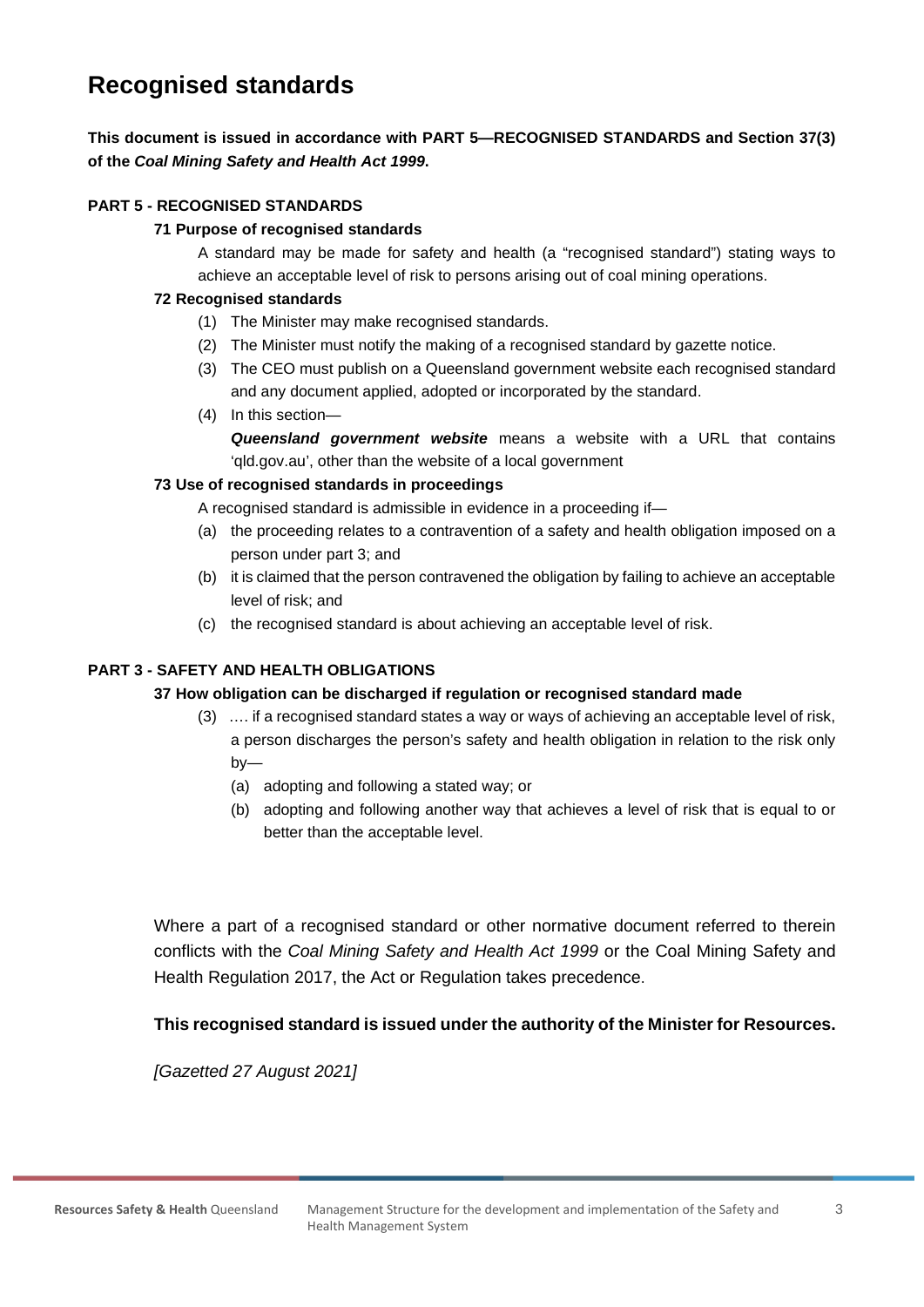## Contents

<span id="page-3-0"></span>

| $\mathbf 1$    |     |  |  |  |
|----------------|-----|--|--|--|
| $\overline{2}$ |     |  |  |  |
|                | 2.1 |  |  |  |
|                | 2.2 |  |  |  |
| 3              |     |  |  |  |
| 4              |     |  |  |  |
| 5              |     |  |  |  |
|                | 5.1 |  |  |  |
|                | 5.2 |  |  |  |
|                | 5.3 |  |  |  |
|                | 5.4 |  |  |  |
|                | 5.5 |  |  |  |
|                | 5.6 |  |  |  |
| 6              |     |  |  |  |
| 7              |     |  |  |  |
| 8              |     |  |  |  |
| 9              |     |  |  |  |
| 10             |     |  |  |  |
| 11             |     |  |  |  |
| 12             |     |  |  |  |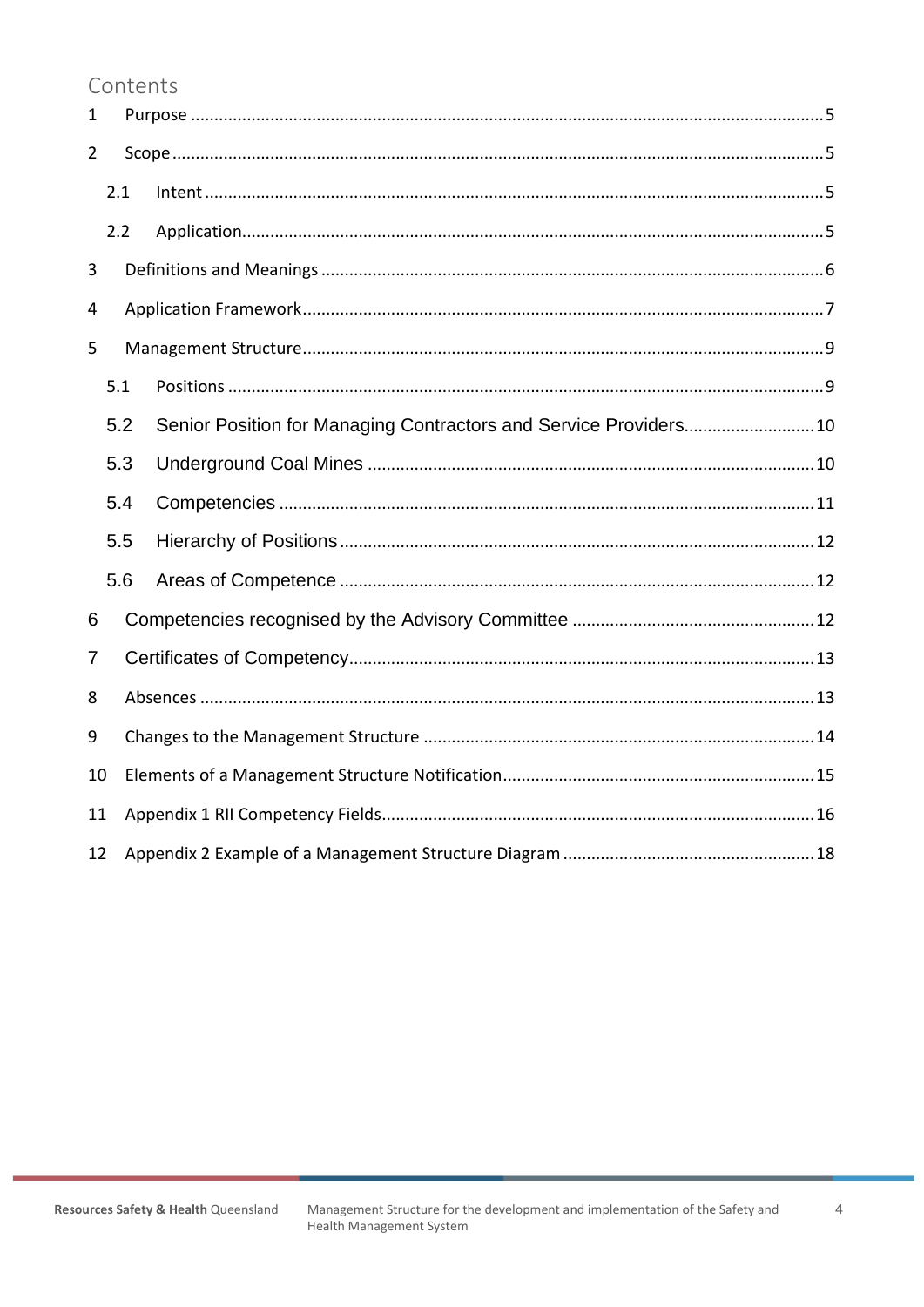# 1 Purpose

This Recognised Standard states a way for a Site Senior Executive (SSE) to develop and maintain a management structure in accordance with the *Coal Mining Safety and Health Act 1999* (CMSHA) to ensure the risk from coal mining operations is at an acceptable level.

## <span id="page-4-0"></span>2 Scope

## <span id="page-4-1"></span>2.1 Intent

SSEs are required to develop a Management Structure for the development and implementation of the Safety and Health Management System (SHMS) for their mine.

SSEs have the obligation to determine the competency requirements of positions delegated responsibility under the SHMS and to document those competencies in their Management Structure to ensure operations are at an acceptable level of risk. The competency requirements must be relevant to the risks at the mine and ensure the development and implementation of the mine's SHMS.

The absence of a competency prescribed by the CMSHA, the Coal Mining Safety and Health Regulations 2017 or by the Coal Mining Safety and Health Advisory Committee (CMSHAC) does not mean no competency is required. The determination of responsibilities and competencies for the safety of persons at the mine are the obligation of the SSE for the mine. This Recognised Standard states a way to achieve an acceptable level of risk in relation to the development, implementation, and maintenance of a Management Structure at a Queensland coal mine.

## <span id="page-4-2"></span>2.2 Application

This Recognised Standard applies to all Coal Mines as defined under the CMSHA and relates to the requirements of sections 7, 41, 42, 55, 60 and 66 of the CMSHA.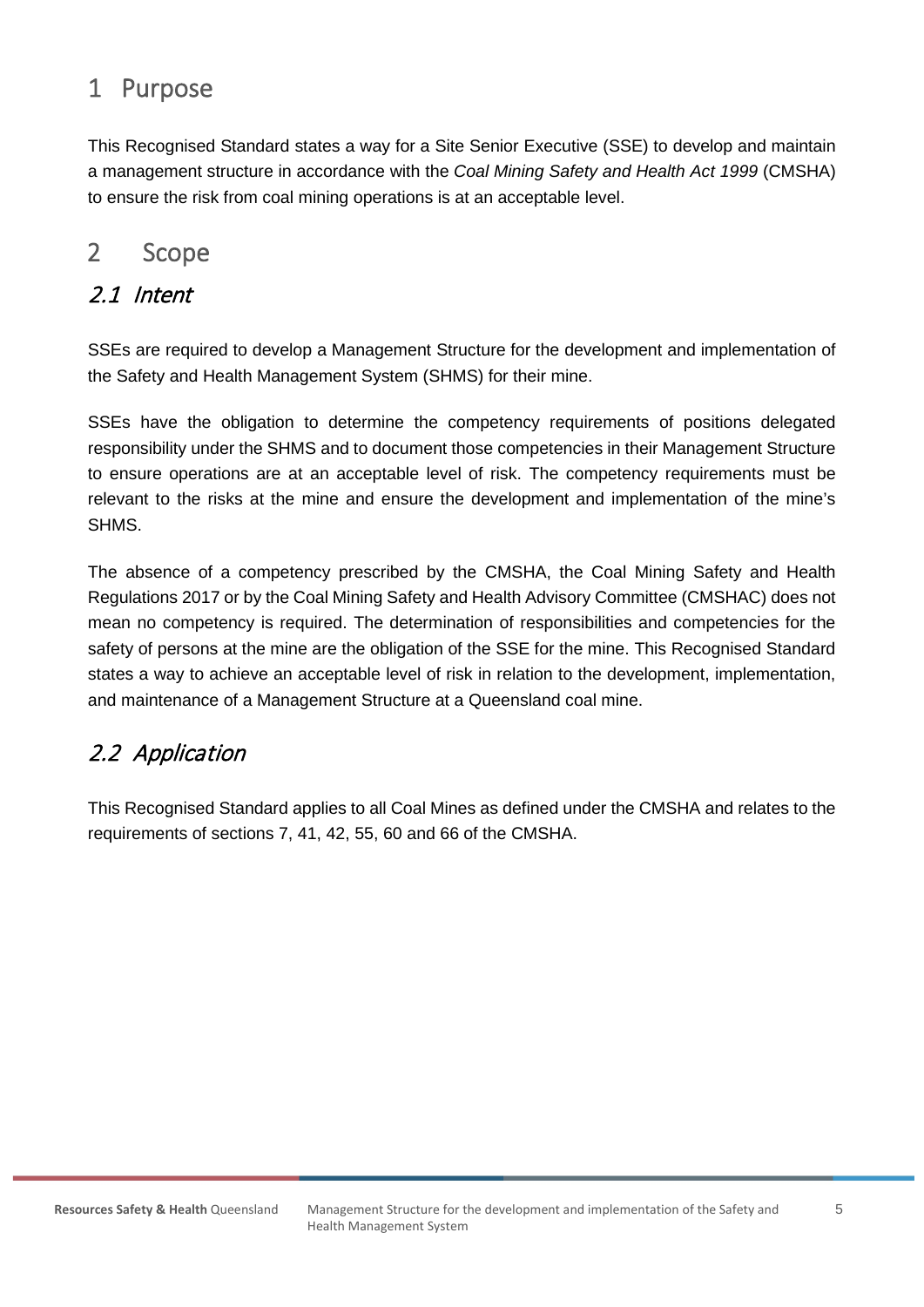# <span id="page-5-0"></span>3 Definitions and Meanings

<span id="page-5-1"></span>

| Term                                                        | <b>Meaning</b>                                                                                                                                                                                                   |
|-------------------------------------------------------------|------------------------------------------------------------------------------------------------------------------------------------------------------------------------------------------------------------------|
| <b>AQF</b>                                                  | <b>Australian Qualifications Framework which represents the levels of</b><br>competency recognised within Australia.                                                                                             |
| Competence                                                  | Competence for a task at a coal mine is the demonstrated skill and knowledge<br>required to carry out the task to a standard necessary for the safety and health<br>of persons. (Section 12)                     |
| <b>Hazard</b><br><b>Management</b><br>Plan                  | The management plan developed to control and manage a hazard to achieve an<br>acceptable level of risk from coal mining operations                                                                               |
| <b>Principal Hazard</b>                                     | A hazard with the potential to cause multiple fatalities.                                                                                                                                                        |
| <b>Principal Hazard</b><br><b>Management</b><br>Plan (PHMP) | The management plan developed to control and manage the principal hazard to<br>achieve an acceptable level of risk from coal mining operations.                                                                  |
| RII                                                         | The Resources and Infrastructure Industries Training Package                                                                                                                                                     |
| <b>Senior Position</b>                                      | A position at the mine, required by the Site Senior Executive, to be responsible<br>for the development of relevant parts of the safety and health management<br>system.                                         |
| <b>Supervisory</b><br><b>Position</b>                       | A position at the mine, required by the Site Senior Executive, to be responsible<br>for the implementation or applying and monitoring of relevant parts of the<br>safety and health management system.           |
| <b>Supervisor</b>                                           | A supervisor at a coal mine is a coal mine worker who is authorised by the site<br>senior executive to give directions to other coal mine workers in accordance<br>with the safety and health management system. |
| <b>CMSHA</b>                                                | <b>Coal Mining Safety and Health Act 1999</b>                                                                                                                                                                    |
| <b>SHMS</b>                                                 | <b>Safety and Health Management System</b>                                                                                                                                                                       |
| <b>SSE</b>                                                  | Site Senior Executive (The most senior officer employed or otherwise engaged<br>by the coal mine operator, who is located at or near the coal mine and has<br>responsibility for the coal mine)                  |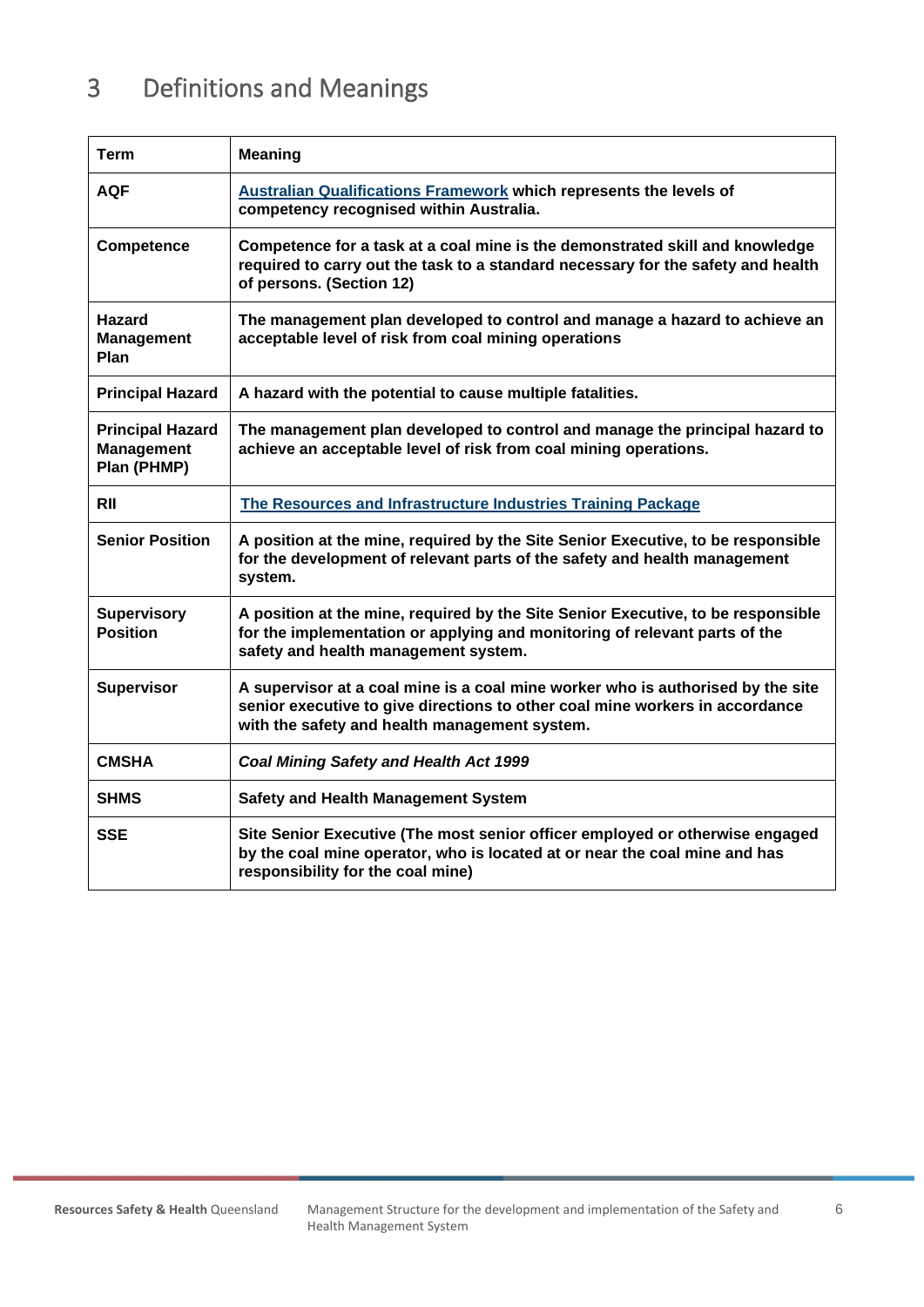# 4 Application Framework

The overarching framework that an SSE should follow for development of a Management Structure is set out in Figure 1.



**Figure 1. Overarching Framework**

## **Risk Assessment**

The Management Structure for the implementation of a SHMS must be developed from a whole mine site risk assessment. The purpose of the risk assessment is to identify principal and fatal hazards which may affect the safety and health of mine workers, and the requirements for a Management Structure to control the hazards under the SHMS.

The process set out in Figure 2 provides for key steps and considerations to be taken by the SSE, in the development of the Management Structure for the mine, to determine the responsibilities and competencies required in the Management Structure to implement the SHMS.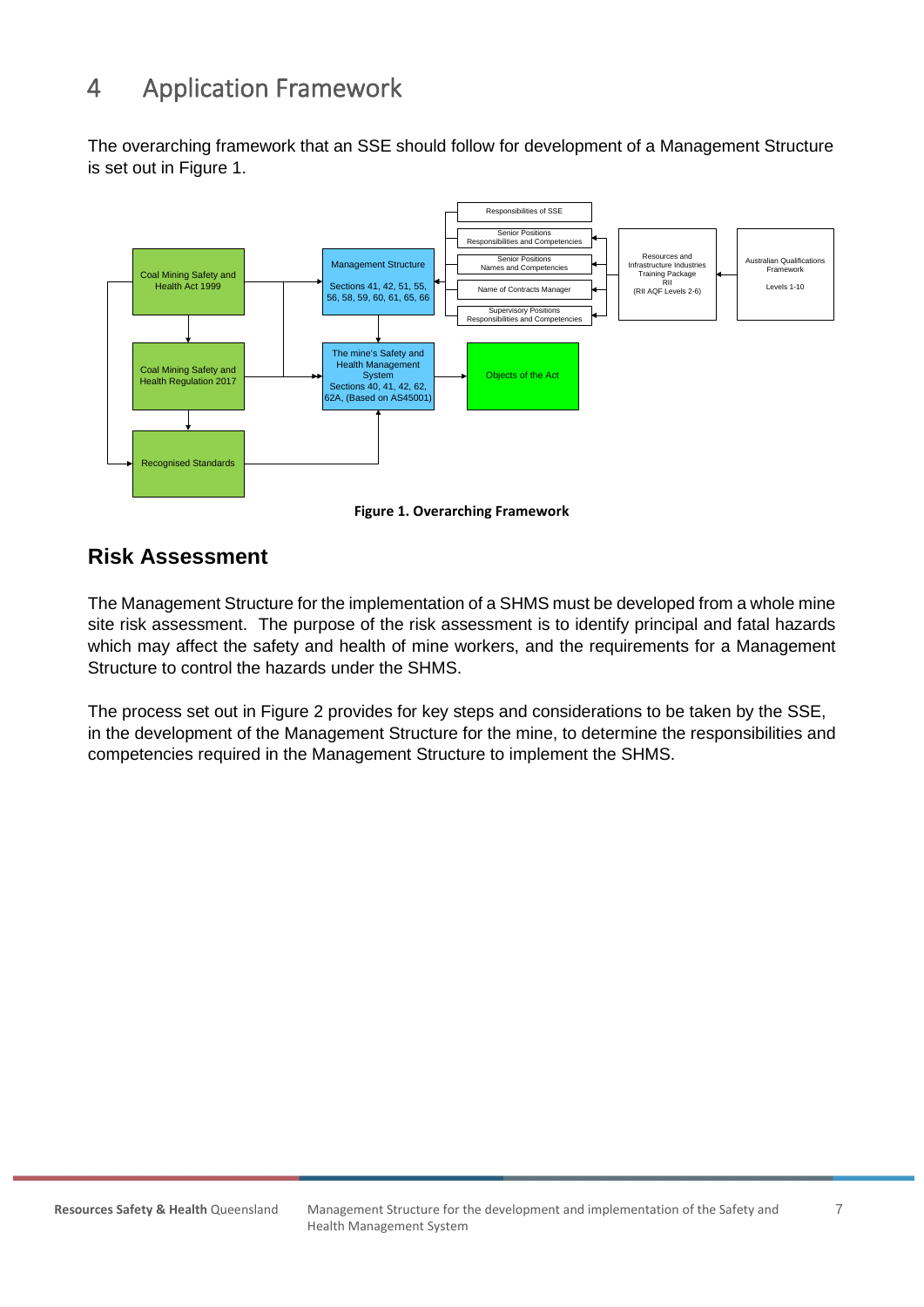- •SSE appointed by Coal Mine Operator
- •Coal Mine Operator ensure SSE develop and maintains a management structure for the implementation of the SHMS
- •SSE determines operational requirements for the mine and conducts a whole of mine risk assessment (Broad brush)
- •The risk assessment identifies Principal Hazards (multiple fatality) , Serious risks (Fatality and serious harm) and health exposure risks that may affect the safety and health of persons as a result of Coal Mine operations
- •SSE determines the requirements of the SHMS for managing the risks identified
- •SSE determines the Senior positions for the development and implementation of the SHMS and allocates responsibility for PHMPs , Fatal hazards, other hazard management plans and SOPs to those persons
- •SSE states the responsibilities in the management structure
- •SSE states the competencies required for these positions in the management structure
- •SSE determines each supervisory position required for the implementation of the SHMS including PHMPs , Fatal hazards, other hazard management plans and SOPs
- •The SSE must state responsibilities of each supervisory position in the management structure
- •The SSE must state the competencies required for the positions
- •The documented management structure is entered into the Mine record
- •The documented management structure is sent to an inspector in the region in which the mine is situated
- •The document should include a diagram representing the relationships between positions

#### **Figure 2: Key process steps for Management Structure Development**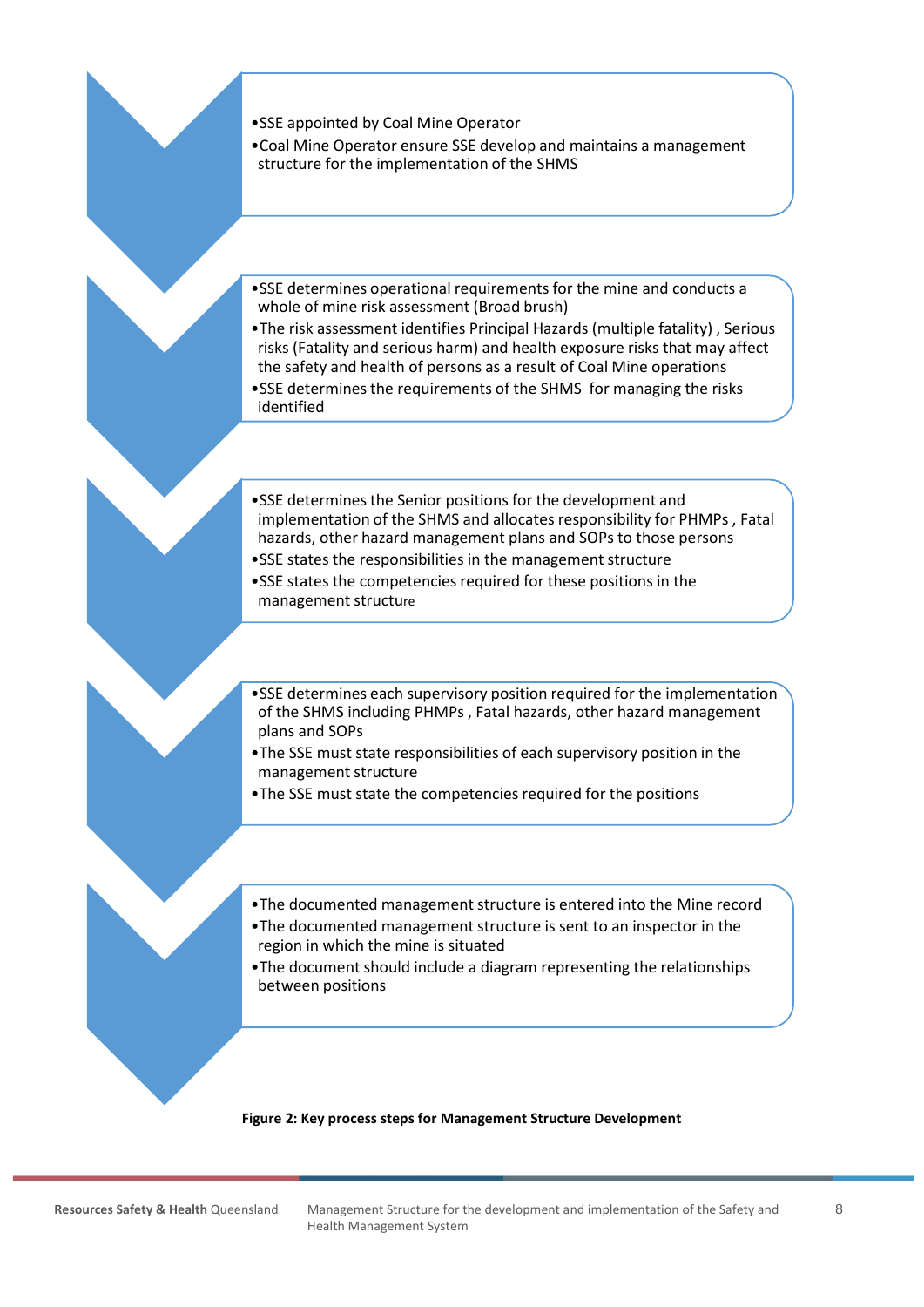# <span id="page-8-0"></span>5 Management Structure

There are three positions or categories of position identified in the Management Structure under Section 55 of the CMSHA:

- SSE
- Senior positions (includes contractors' manager and service providers)
- Supervisory positions

Each of these positions have a role in developing, implementing, applying, and monitoring the SHMS dependant on their level of responsibility.

## <span id="page-8-1"></span>5.1 Positions

The Management Structure must include Senior and Supervisory Positions and be notified as per the requirements of s55 CMSHA.

Each position in the Management Structure must be responsible and competent to develop, implement or apply parts of the SHMS that are relevant to the activities that the position is responsible for. For example:

- Mining positions should be competent to develop, implement and apply the mining parts of the SHMS.
- Engineering or maintenance positions should be competent to develop, implement and apply the engineering or maintenance parts of the SHMS.
- Processing positions should be competent to develop, implement and apply the processing parts of the SHMS.

A Senior Position is a position at the mine authorised by the SSE to be responsible for the development and implementation of relevant parts of the SHMS. Parts of the SHMS include the relevant vocational field, including Principal Hazard Management Plans (PHMPs), other Hazard Management Plans, Standard Operating Procedures (SOPs) and other controls required to ensure the risk from coal mining operations is at an acceptable level.

Where positions have obligations to manage and control activities under the CMSHA the SSE should ensure that the position is placed in the structure at a level that allows them to meet their obligation.

A Supervisory Position is a position at the mine authorised by the SSE to be responsible for the implementation of relevant parts of the SHMS and the application of plans. Parts of the SHMS include the relevant vocational field, including PHMPs, other Hazard Management Plans, SOPs and other controls required to ensure the risk from coal mining operations is at an acceptable level.

Supervisors might include, but not limited to, the following types of worker:

- Superintendents.
- Supervisors.
- Coordinators.
- Production managers where they are not named as a senior position.
- Maintenance managers where they are not named as a senior position.
- Other positions that meet the definition of supervisor under the legislation, and are responsible for supervising work and giving instruction.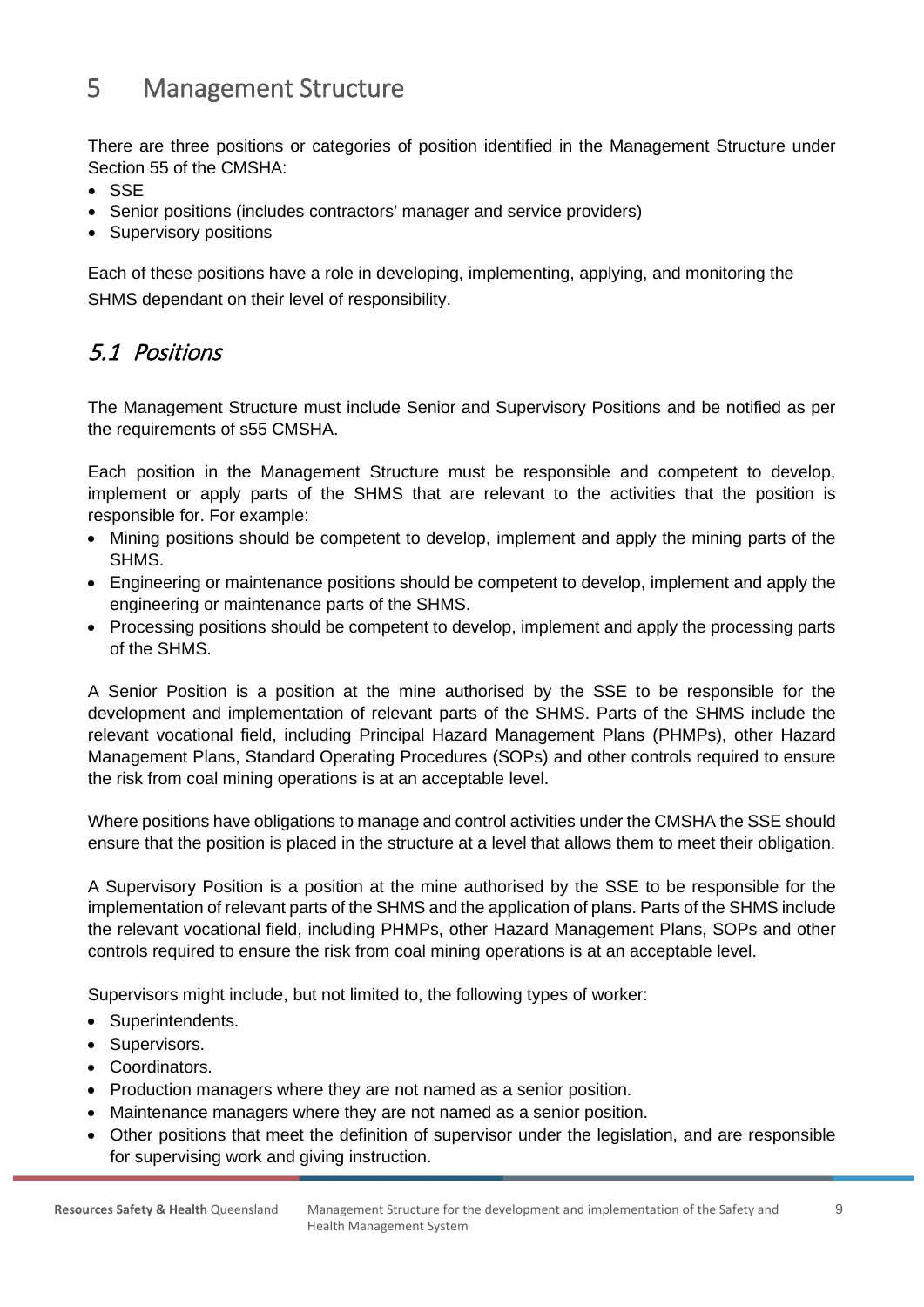It is the obligation of the SSE to consider each supervisory position and determine their role in the implementation and application of the SHMS. Where supervisors are appointed to undertake safety inspections as part of their roles, they must be competent and authorised to do so. They also need to consider the various ways in which direction may be given in determining supervisory roles (See hierarchy of positions 5.5).

The SSE must then ensure that the competencies required for each supervisory position:

- are documented as a part of the notification;
- are relevant to the hazards and activities associated with the tasks to be supervised;
- include any competencies required by the CMSHAC; and
- include competencies as identified by the SSE to ensure that the supervisor is competent in the task that they are authorised to supervise with regards to the implementation, application, and monitoring of the SHMS.

When appointing supervisors in the Management Structure the SSE must consider the relevant skills and experience of the appointee, their understanding of the work to be supervised and what their responsibilities are in implementing, applying and monitoring the SHMS.

The supervisor's responsibilities must be communicated to the persons appointed when they are authorised to carry out the responsibilities of the position. A record of the acceptance of these responsibilities should be maintained.

## <span id="page-9-0"></span>*5.2 Senior Position for Managing Contractors and Service Providers*

Each coal mine is required to state the name of the person who is responsible for establishing and implementing a system for managing contractors and service providers at the coal mine (s55(2)(ca) CMSHA).

#### <span id="page-9-1"></span>*5.3 Underground Coal Mines*

The SSE must appoint a person to be underground mine manager to control and manage the underground mine. This could be the SSE if they have the necessary competencies.

In addition the SSE must appoint, if the mine is to be managed on a commute system, the alternate underground mine manager (s60 CMSHA).

<span id="page-9-2"></span>In determining the senior and supervisory positions of the underground mine the SSE must ensure that the underground mine manager is able to fulfil their obligation to control and manage the mine (s60(2) CMSHA).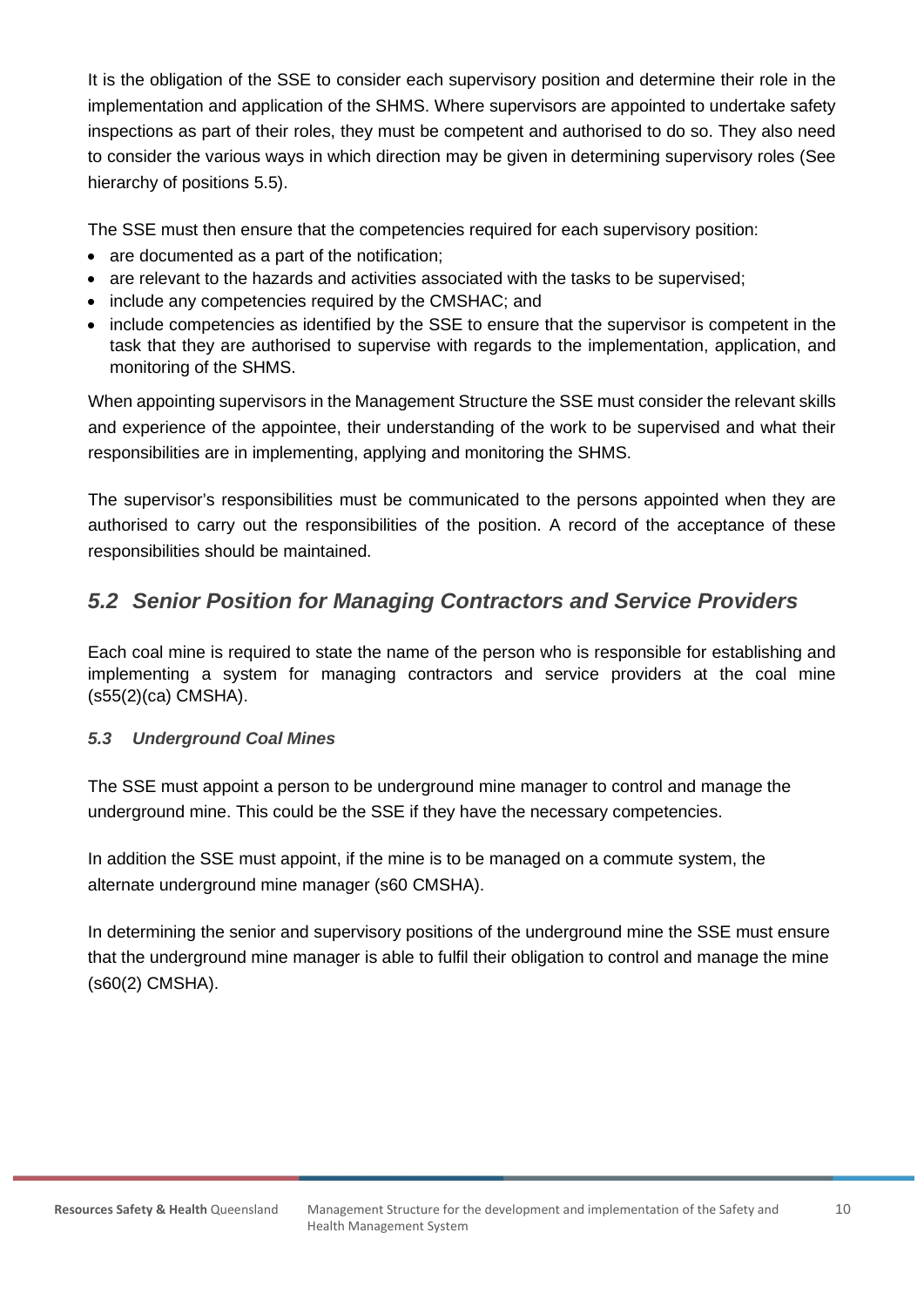## *5.4 Competencies*

The competencies required for positions in the Management Structure must be stated.

The competencies must be consistent with responsibility of the position and relevant to the levels of responsibility described in the [Australian Qualifications Framework,](https://www.aqf.edu.au/) the [RII Training Package](https://vetnet.gov.au/Pages/TrainingDocs.aspx?q=88a61002-9a21-4386-aaf8-69c76e675272) or other relevant competency for the risk at the mine. The description of the levels of competency from the RII Implementation Guide are provided in Appendix 1: RII Competency Fields. The SSE must state the competencies required for the positions in the Management Structure.

In determining position competence requirement, an SSE must consider the Australian Qualifications Framework to determine the appropriate level of competency and the Resources and Infrastructure Industry training packages, mine site-specific training and competency content, and experience of the worker etc. The SSE may determine that a position does not require an RII accreditation, but must be able to demonstrate that the basis competence assessment, meets or exceeds the endorsed components of the resource and industry training packages (see Appendix 1). This may include the use of RPL/RCC as defined in Recognised Standard 11.

The appropriate levels of competency are described below in the coal sector pathway in Table 1.

<span id="page-10-0"></span>

| <b>AQF Level of</b>                                             | <b>Employee level of classification</b>                                                                                                                                                      |  |
|-----------------------------------------------------------------|----------------------------------------------------------------------------------------------------------------------------------------------------------------------------------------------|--|
| <b>Competence</b>                                               |                                                                                                                                                                                              |  |
| <b>Certificate I Level</b>                                      | is a pathway into Certificate II and III qualifications. The<br>qualification raises awareness of the sector. This qualification<br>alone will not usually lead to employment opportunities. |  |
| <b>Certificate II Level</b>                                     | reflects the role of an operator at work, under supervision. This<br>role requires the observation of effective communication,<br>compliance with site work processes and working safely.    |  |
| <b>Certificate III Level</b>                                    | reflects the role of employees, working at a trade level under<br>limited supervision, such as production operators and miners.                                                              |  |
| <b>Certificate IV Level</b>                                     | supervisory roles complete this qualification on the job.<br>Advanced operations and the responsibility for quality and<br>quantity of work are introduced at this level.                    |  |
| Diploma Level<br><b>Certificate Level V</b>                     | is completed by departmental managers, who can<br>demonstrate the application of a broad range of technical,<br>managerial, coordination, planning and implementation skills<br>on the job.  |  |
| <b>Advanced Diploma</b><br><b>Level Certificate Level</b><br>vı | is undertaken by mine managers etc. They are required to<br>initiate solutions to technical problems, plan strategically and<br>are responsible for the overall business.                    |  |

### **Table 1: Coal sector qualification pathway**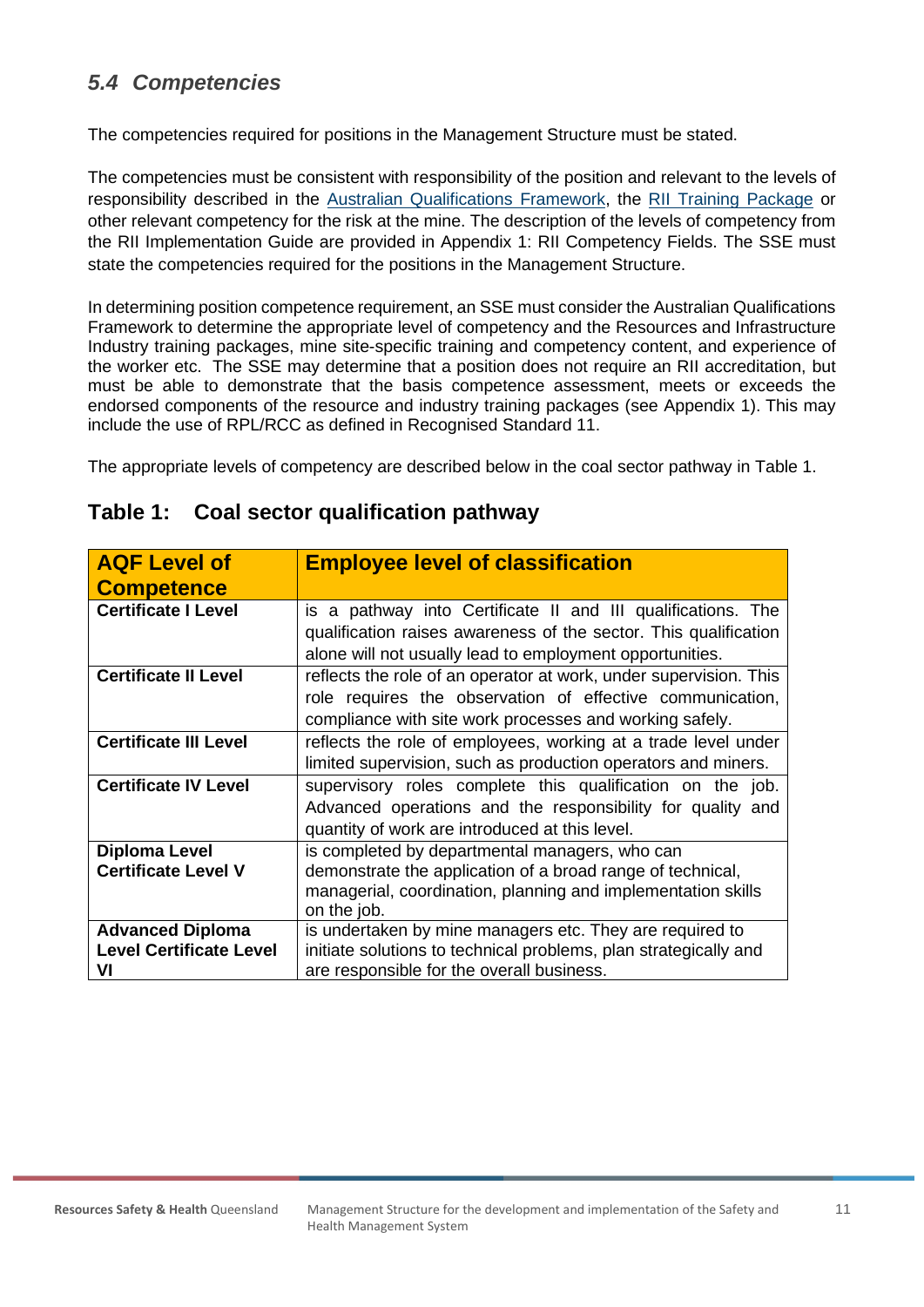## *5.5 Hierarchy of Positions*

| <b>AQF level</b> | <b>Position</b> | <b>Description of Position</b> | <b>SHMS Role</b>                 |
|------------------|-----------------|--------------------------------|----------------------------------|
| Level $6 +$      | Senior          | Manager/Superintendent         | Establish (Develop) and maintain |
| Level 5          | Supervisory     | Superintendent / Coordinator   | Implement                        |
| Level 4          | Supervisory     | Supervisor                     | Apply and Monitor                |

### 5.5.1 Examples of Positions in the Management Structure

## 5.5.2 Other Coal Mine Workers

| <b>AQF level</b>   | <b>Position</b>  | <b>Description of Position</b>    | <b>SHMS Role</b>    |
|--------------------|------------------|-----------------------------------|---------------------|
| Level <sub>3</sub> | Coal Mine Worker | Skilled mine worker, Tradesperson | Conduct activities  |
| Level 2            | Coal Mine Worker | Induction level competency,       | Conduct basic tasks |

## <span id="page-11-0"></span>*5.6 Areas of Competence*

To be assessed as competent, a person should have a range of competency across a spectrum of required knowledge. These areas of competence should include:

- Knowledge of legislative or procedural requirements:
- Knowledge of safety and risk management practices;
- Knowledge of controlling hazards relevant to the activity and the position's responsibilities; and
- Knowledge of emergency management.

Examples of Competency Fields from the RII Training Package are included in [Appendix 1.](#page-13-1)

## <span id="page-11-1"></span>**6 Competencies recognised by the Advisory Committee**

CMSHAC has a function of recognising, establishing, and publishing:

- (a) The competencies accepted by it as qualifying a person to perform the tasks prescribed under a regulation; or
- (b) The safety and health competencies required to perform the duties of a person under the **CMSHA**

CMSHA requires the SSE not to assign the task of a Supervisor to a person unless the person:

- (a) Is competent to perform the task assigned; and
- (b) If there is a safety and health competency for supervisors recognised by the committee, has the relevant competency.

For positions where competencies are recognised by CMSHAC, the person must have those competencies in addition to those required by the SSE to ensure that the person is competent for the task assigned.

For example, an Underground Mechanical Engineer is required to have a competency of RIIRIS402, providing a competency for risk management, however there are no required competencies relevant to the other areas of competency, particularly with respect to Mechanical Engineering. The SSE must ensure the person has appropriate competencies that allow the Mechanical Engineer to develop the mechanical engineering parts of the mine's SHMS and should include:

- Knowledge of legislative requirements;
- Safety and risk management competencies (RIIRIS402 is required by CMSHAC);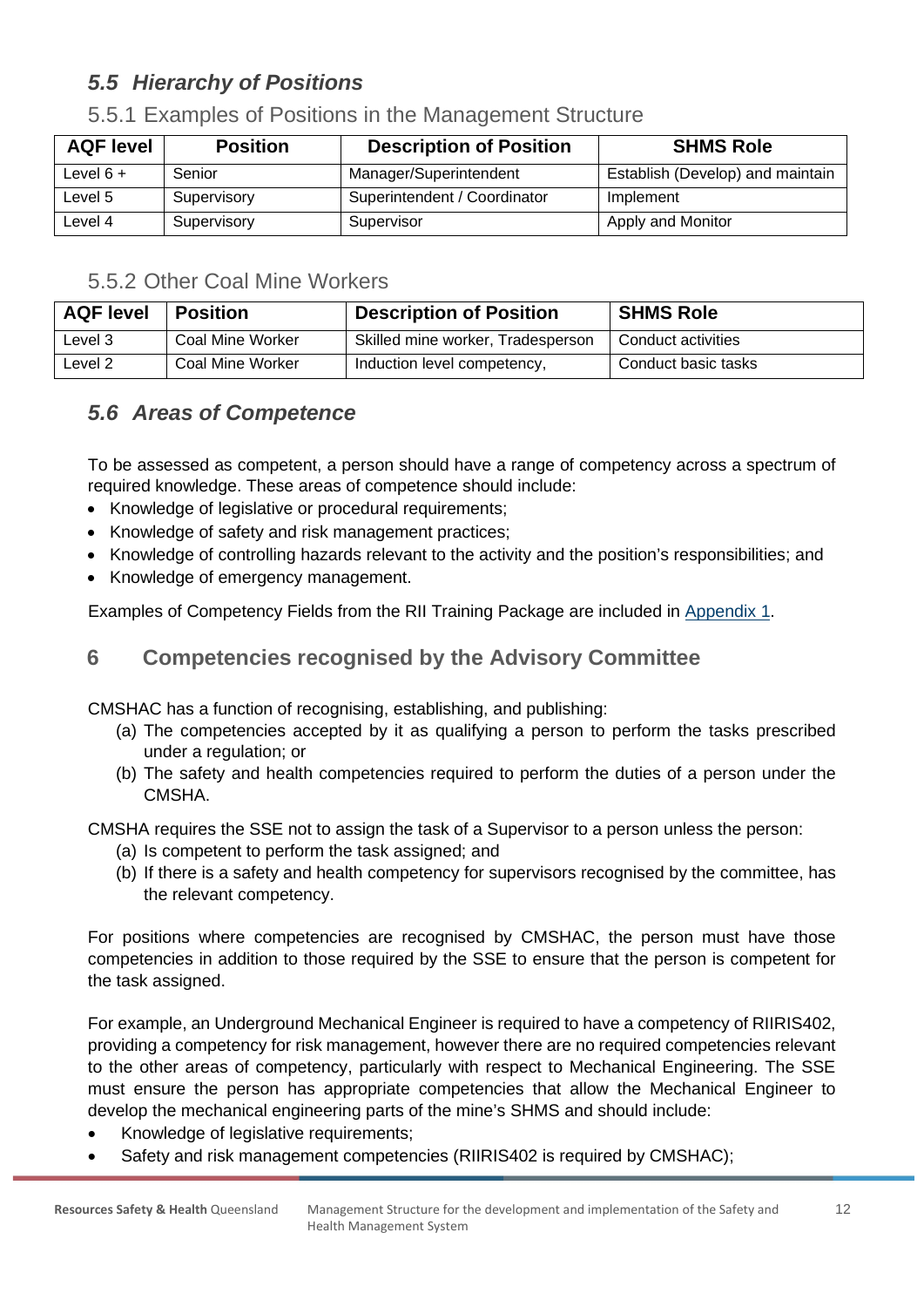- Mechanical Engineering competencies (for example Degree or Diploma of Mechanical Engineering, or RIIRAI605, RIISAM602); and
- Emergency Management Competencies.

Where positions have no prescribed competencies at all, such as a Mechanical Engineer for a surface mine, it does not mean that there are no competencies required for the position. The SSE must ensure that the competency the position requires that will allow for the development of the mechanical parts of the mine's SHMS relevant to the risks associated with that mine are stated, and should include:

- Knowledge of legislative requirements;
- Safety and risk management competencies (for example, RIIRIS402);
- Mechanical Engineering competencies (for example, Degree or Diploma of Mechanical Engineering RIISAM602, RIIRAI611); and
- Emergency Management Competencies.

#### <span id="page-12-0"></span>**7 Certificates of Competency**

The CMSHA requires certain positions at coal mines to have [Certificates of Competency](https://www.business.qld.gov.au/industries/mining-energy-water/resources/safety-health/mining/competencies-certificates/coal) (CoC) issued by the [Board of Examiners](https://www.business.qld.gov.au/industries/mining-energy-water/resources/safety-health/mining/legislation-standards/board-examiners) appointed under the CMSHA. The granting of the certificates requires the applicant to have completed a range of educational requirements that are relevant to the position for the certificate (AQF Levels 7+, 6, 5 or 4). Despite obtaining the CoC the person may not necessarily have completed specific units of competency that are relevant to the hazards at the mine in which they work and that they may be responsible for.

The SSE must review the units associated with the qualification required as the pre-requisite to the specific CoC to identify any knowledge gaps relevant to the risks associated at the mine and the role that the person may perform at the mine. Where gaps are identified the SSE should follow the process stated in section 5.4 of this Recognised Standard to ensure the person is competent to undertake the role.

For example, Outburst Management is not a mandatory competency or included in the core units of competency for obtaining CoCs as it is only an elective. If a risk of outburst is present at the mine the SSE must ensure persons at the mine either obtain the specific RII competency for Outburst or be assessed against the elements of the competence for managing the risk of outburst. An example of the endorsed training packages competencies is included below.

| <b>Senior Position</b>                 | RIIMCU604D - Establish and maintain the outburst management<br><u>plan</u> |  |
|----------------------------------------|----------------------------------------------------------------------------|--|
| Superintendent/Supervisory<br>Position | RIIMCU504D - Implement the outburst management plan                        |  |
| Supervisory Position                   | RIIMCU405D - Apply and monitor the outburst management plan                |  |
| Coal Mine Worker                       | RIIMCU305D - Conduct outburst mining operations                            |  |

## <span id="page-12-1"></span>8 Absences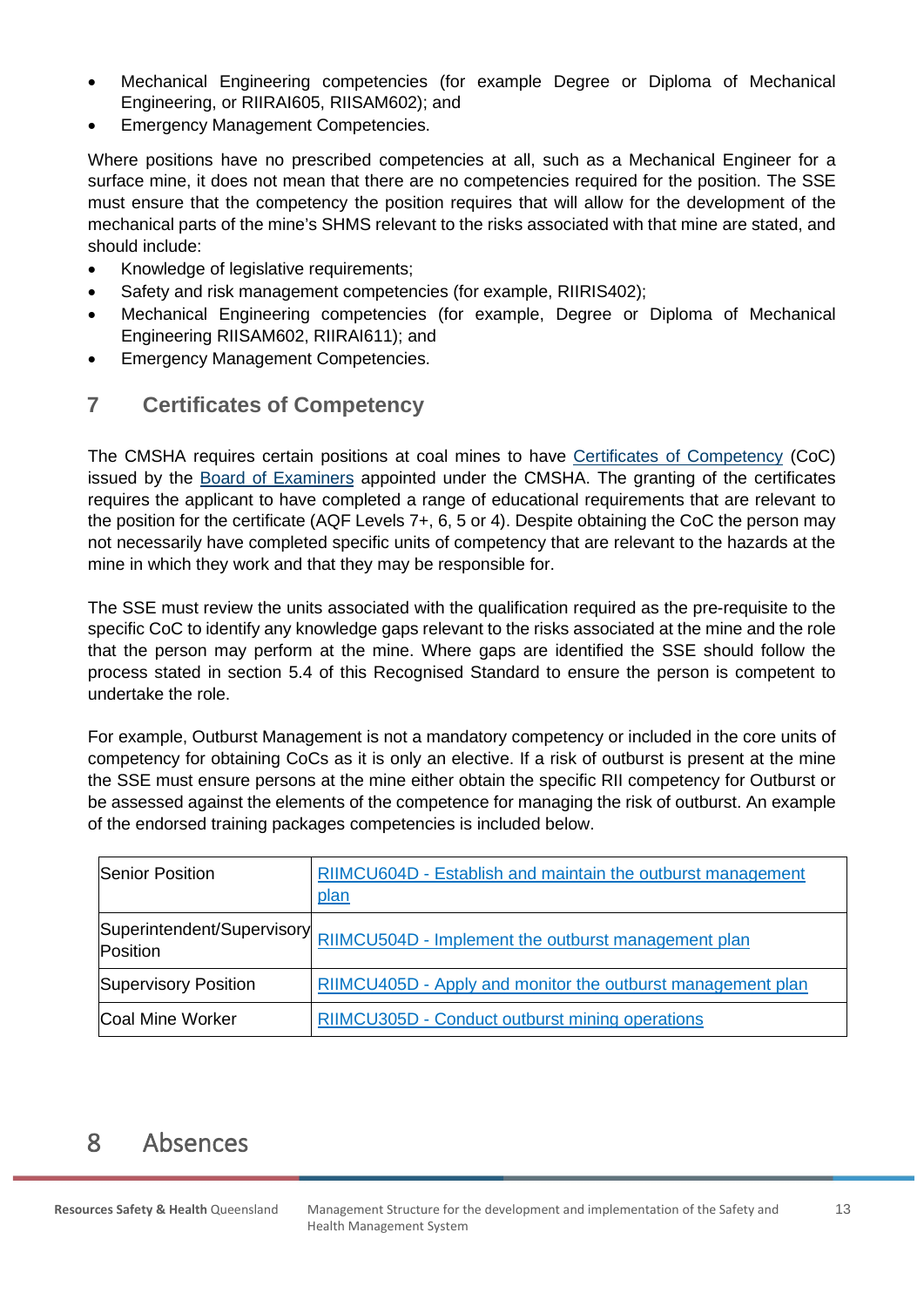When a person who is:

- mentioned in the Management Structure; and
- actively supervises coal mine workers where there is a risk to the worker; and
- is temporarily absent from duty.

The SSE must appoint another competent person to perform the person's duties while the person is absent.

If the person does not actively supervise coal mine workers where there is a risk to the worker the SSE must ensure that the absence does not create an unacceptable level of risk or appoint another competent person to fulfil the responsibilities of the position during the absence.

An SSE should consider as part of the development of the management structure which positions this obligation applies to.

Each role may be different and should be considered as part of the construction of the management structure to ensure those critical safety positions have sufficient competent resources to manage absence.

The requirement to appoint another person to the position should be relevant to the level of risk and the duration of the absence.

## <span id="page-13-0"></span>9 Changes to the Management Structure

When changes are made at the mine, the Management Structure should be reviewed. These may include:

- inclusion or removal of a position at the mine.
- Changes in responsibility of a position at the mine
- change in the competency requirements for Senior or Supervisory Positions; or
- change in the name of a person in a Senior Position.

The details of the change must be recorded in the Mine Record within 7 days and notified to an Inspector within 14 days.

<span id="page-13-1"></span>A change to the names of supervisory positions is not a change to the Management Structure, however the record of the names of persons authorised to carry out the responsibilities of supervisory positions must be maintained.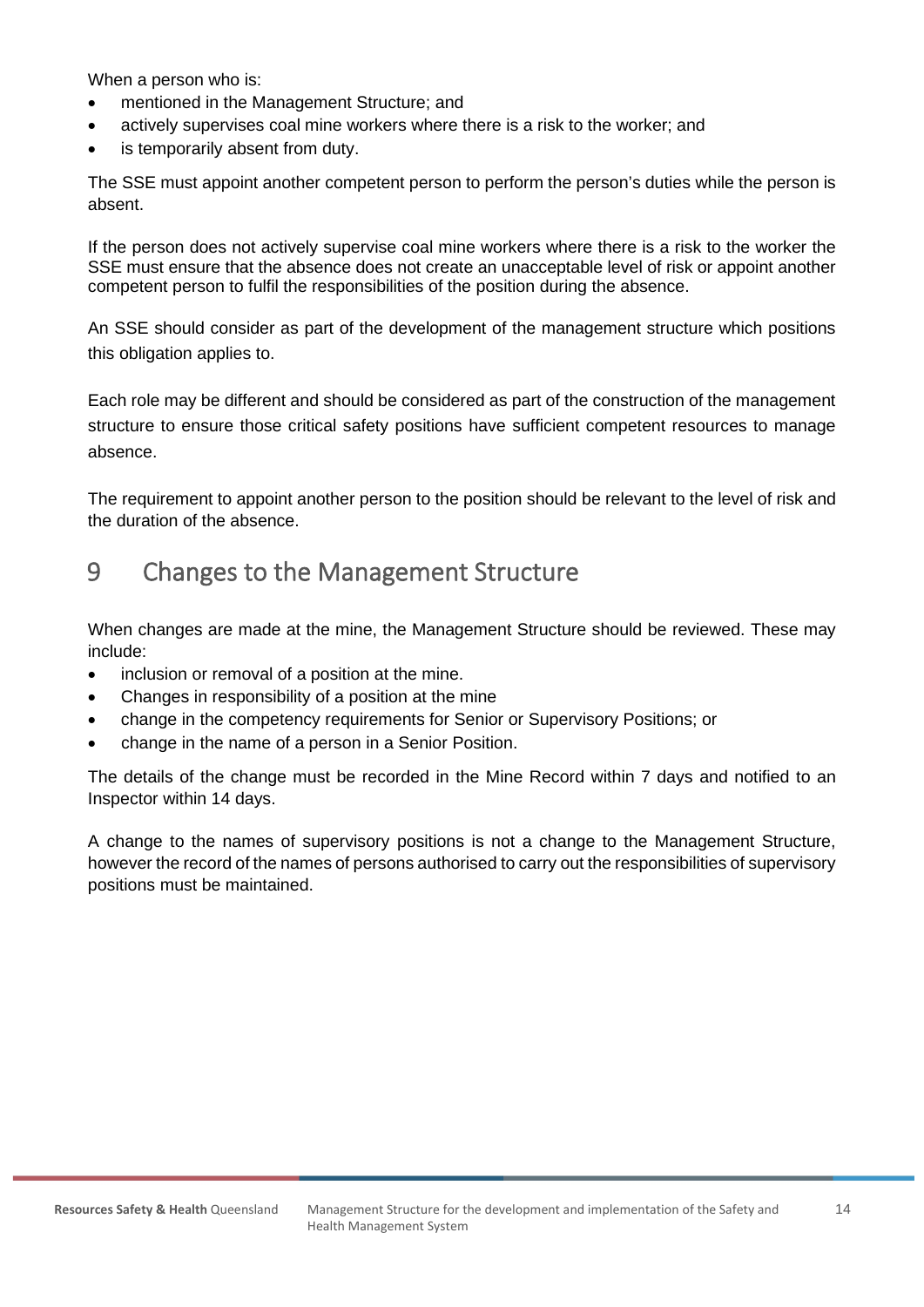# 10 Elements of a Management Structure Notification

## **Management Structure Documented – Positions, Responsibilities and Competencies (elements)**

The SSE must include the Management Structure in the Mine Record.

The notification to an inspector is expected to include an organisation chart showing the Management Structure for the development and implementation of the SHMS.

The elements of the notification must include:

- The responsibilities of the SSE;
- The competencies held by the SSE;
- The responsibilities of the SSE for the development of relevant parts of the SHMS that the SSE will be responsible for;
- The responsibilities of Senior Management including the specific areas of the SHMS they are delegated responsibility for (PHMPs, other Hazard Management Plans and risk);
- For an underground mine the name of the person appointed to manage and control the mine who has a first class certificate of competency for an underground coal mine (Where the mine is managed on a commute arrangement an alternate underground mine manager must be appointed);
- The competencies required to fulfil the responsibilities of each senior management position. This includes the competencies required by CMSHAC and competencies required to undertake the specific roles allocated by the SSE;
- The names of the persons appointed to Senior Positions (including the person responsible for establishing and implementing the contractor and service provider management system);
- The competencies held by the senior person (including the person responsible for establishing and implementing the contractor and service provider management system;
- The responsibilities of each supervisory position authorised and appointed by the SSE; and
- The competencies required for each supervisory position, relevant to their level. These are to include those identified by the SSE that are relevant to the hazards of the task, and include any required by the advisory council.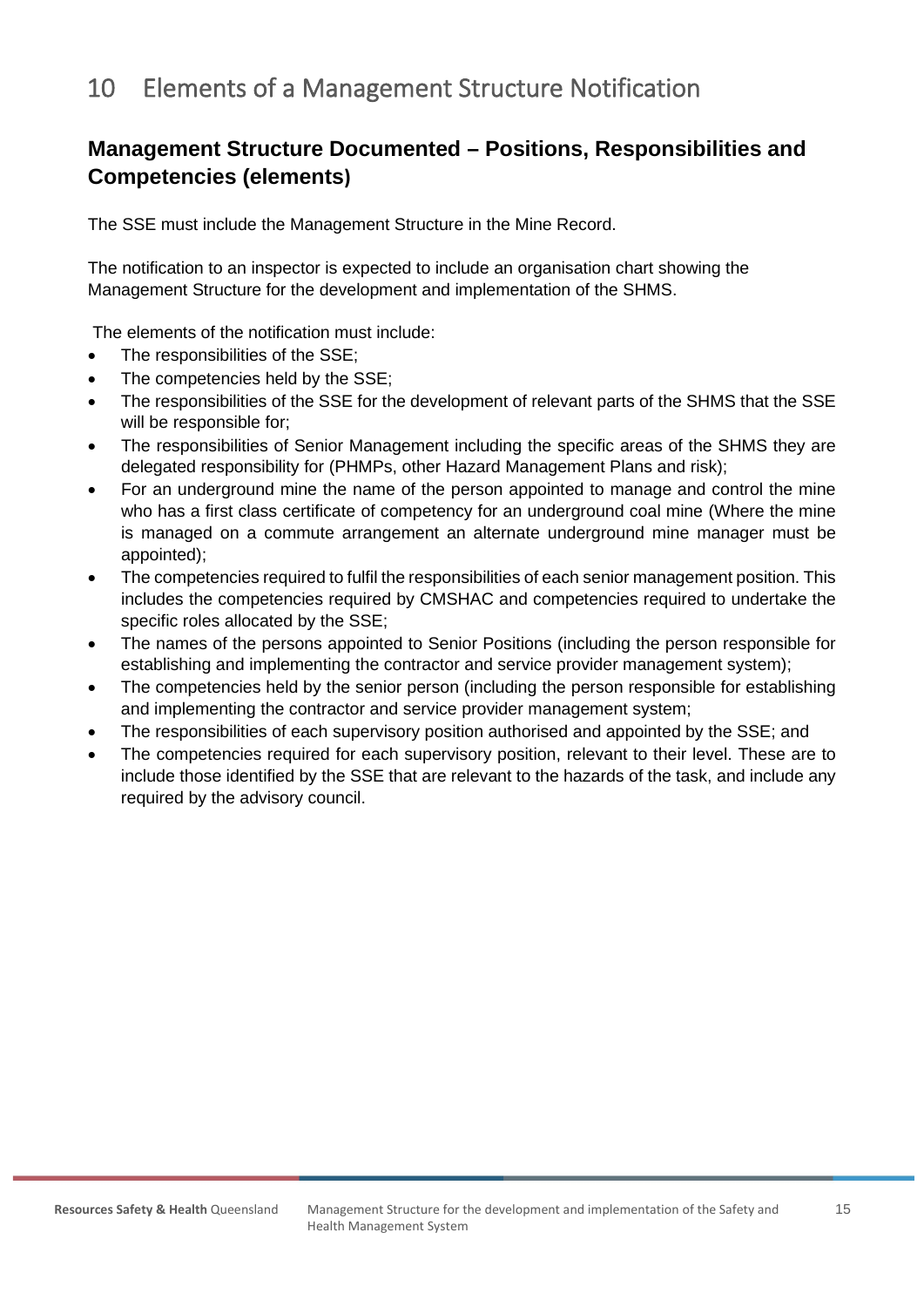#### <span id="page-15-0"></span>**Appendix 1 RII Competency Fields**  $11$

#### **Competency Fields**

#### CATEGORY 1: GENERAL FIELDS OF COMPETENCE APPLICABLE TO ALL SECTORS

- **Risk Management (RIIRIS)**  $\bullet$
- Governance and Compliance (RIIGOV)  $\bullet$
- Work Health and Safety (RIIWHS)  $\bullet$
- Environment (RIIENV)  $\bullet$
- Quality (RIIQUA)  $\bullet$
- Communication (RIICOM)  $\bullet$
- Leadership and Teamwork (RIILAT)  $\bullet$
- Business Effectiveness (RIIBEF)  $\bullet$
- Financial Administration and Management (RIIFIA)  $\bullet$
- Information Management (RIIIMG)  $\bullet$
- Customer and Community Relations (RIICCR)  $\bullet$
- Project Management (RIIPRM)  $\bullet$

#### CATEGORY 2: TECHNICAL FIELDS OF COMPETENCE APPLICABLE TO ALL SECTORS

- $\bullet$ Blasting Hole Drilling (RIIBHD)
- $\bullet$ Blasting (RIIBLA)
- Service and Maintenance (RIISAM)  $\bullet$
- Load Handling (RIIHAN)  $\bullet$
- **Vehicle Operations (RIIVEH)**  $\bullet$
- Sampling, Testing and Data Processing and Recording (RIISTD)
- Emergency Response and Rescue (RIIERR)  $\bullet$

### CATEGORY 3: TECHNICAL FIELDS OF COMPETENCE APPLICABLE TO SOME SECTORS (2 TO 4 SECTORS)

- Materials Extraction (RIIMEX)
- Stockpile and Reclaim Material (RIISRM)
- Mobile Plant Operations (RIIMPO)
- Processing (General) (RIIPRO)
- Plant and Equipment Operations (RIIPEO)  $\bullet$
- Conservation and Rehabilitation (RIICAR)
- $\bullet$ Water Management (RIIWMG)
- Waste and by-products (RIIWBP)
- Resources and Infrastructure (RIIRAI)  $\bullet$
- Spatial Data Management (RIISDM)  $\bullet$
- Underground Mining (RIIUND)
- Trenchless Technology (RIICTT)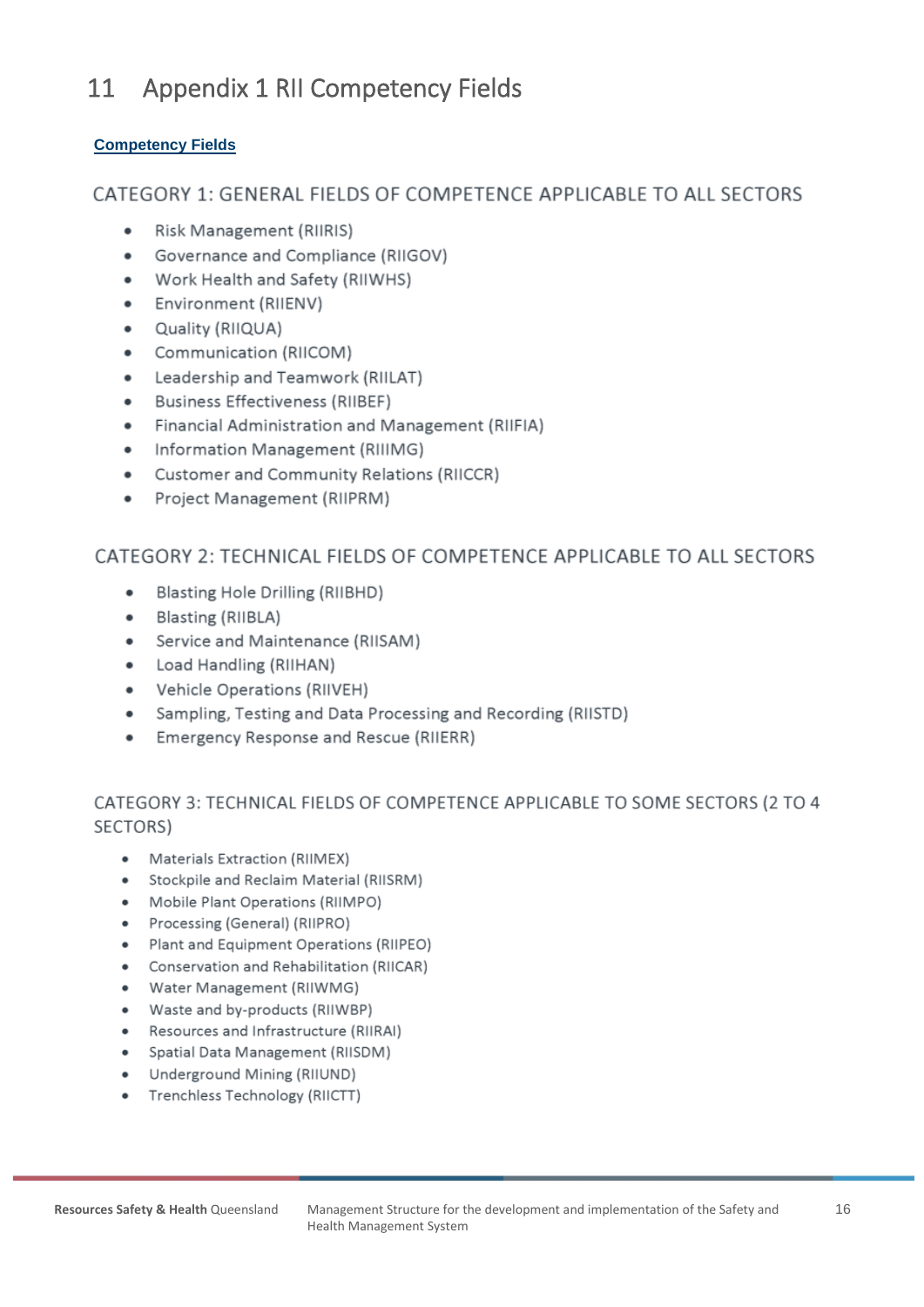#### CATEGORY 4: TECHNICAL FIELDS OF COMPETENCE APPLICABLE TO A SINGLE SECTOR

#### **Coal mining**

- Coal Mining (General) (RIIPEO)
- Coal Mining (Underground) (RIIMCU)
- Coal Mining (Open Cut) (RIIMCO)
- Coal Mining (Coal Preparation) (RIIMCP)
- Electrical Engineering (No RII units)
- Coal Mining (Diesel Engine Systems Maintenance) (RIIDES)

#### **Drilling**

- Drilling (General) (RIINHB)  $\bullet$
- · Drilling (Oil and Gas) (RIIOGD, RIIOGF, RIIOGN)
- Drilling (Well Servicing) (RIIWSV)